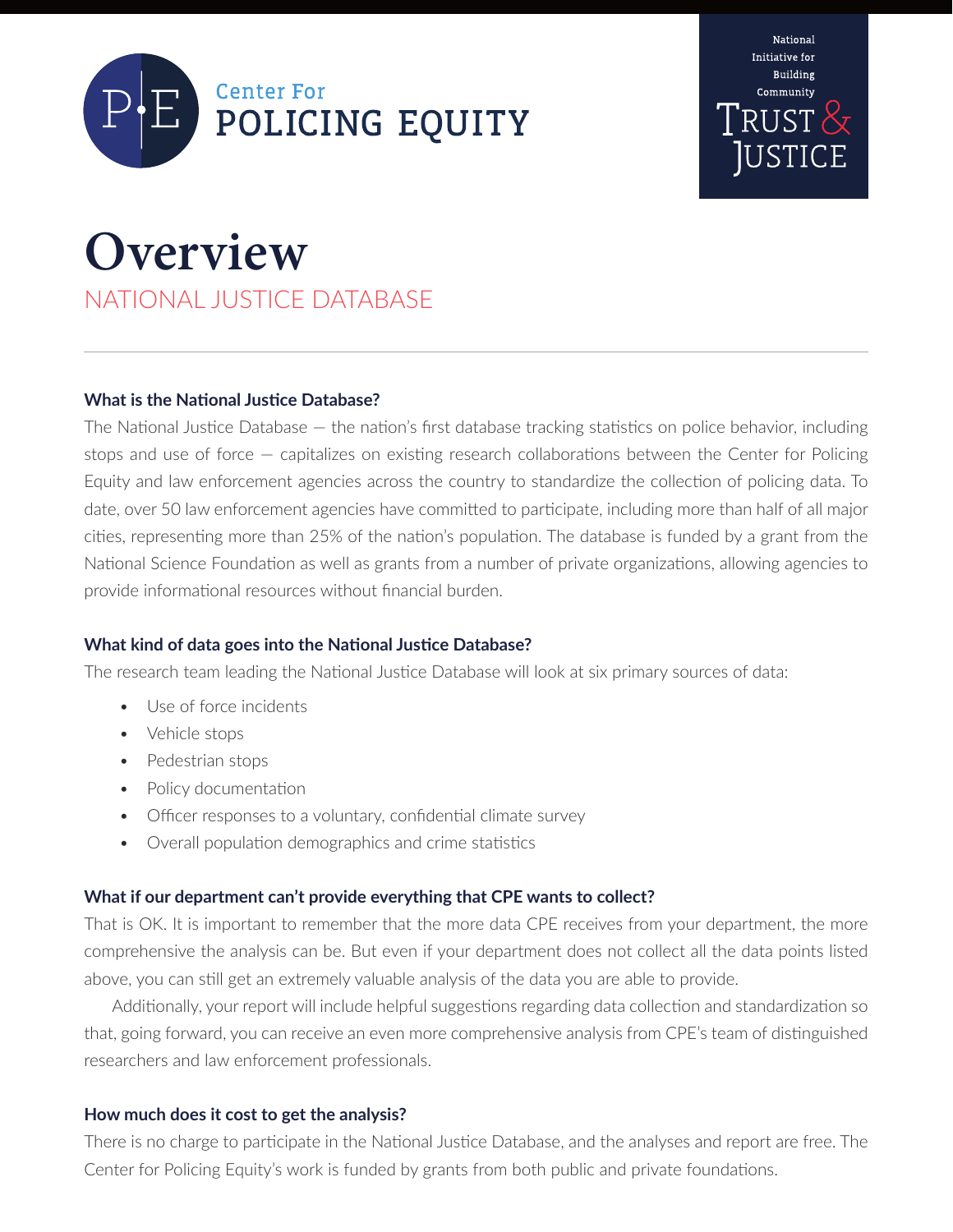#### **How long will it take us to pull together all the data?**

This varies from department to department, and will largely depend on the systems, methods and policies that shape your department's data collection and storage. Another contributing factor is whether your department has a dedicated data professional on staff.

Some departments have received our data request documentation and returned data to us within a few days; others have requested more one-on-one guidance to assemble the requisite files, and decide to split up the data work over time, sending pieces to us as they are able to produce them.

#### **Will we recoup our costs in terms of the time spent on assembling the data?**

Departments are not reimbursed for time invested in participating, but as noted above, the final report is provided free of charge, which contains a customized analysis of the data and any recommendations for the department.

#### **How can we be sure of the security and confidentiality of our data?**

CPE uses PowerDMS for data transfer because it meets CJIS compliance, is encrypted with TLS/SSL utilizing 128 bit AES-CBC encryption, and is a SSAR-16 certified data center. Each agency receives unique login credentials so that data files can be uploaded securely.

When a department's data collection is complete, the files are moved to an air-gapped computer located at the CPE office, in a private room accessible only by keypad. The files are then deleted permanently from PowerDMS.

## **What will you do with our data?**

CPE will provide a customized analysis to each department, whose leadership can then decide whether (and with whom) they share the report. De-identified, aggregated data sets are then added to the National Justice Database itself, which bears no agency names or location detail.

## **What are the components of the NJD report?**

Analyses will vary from department to department. Below is an outline of sections from a sample NJD report:

- Section 1: Data
- Section 2: Descriptive Statistics and Disparities
- Section 3: Interpreting Disparities
- Section 4: Officer-level Analyses
- Section 5: Climate Survey
- Section 6: Policy Analyses
- Section 7: Review and Recommendations